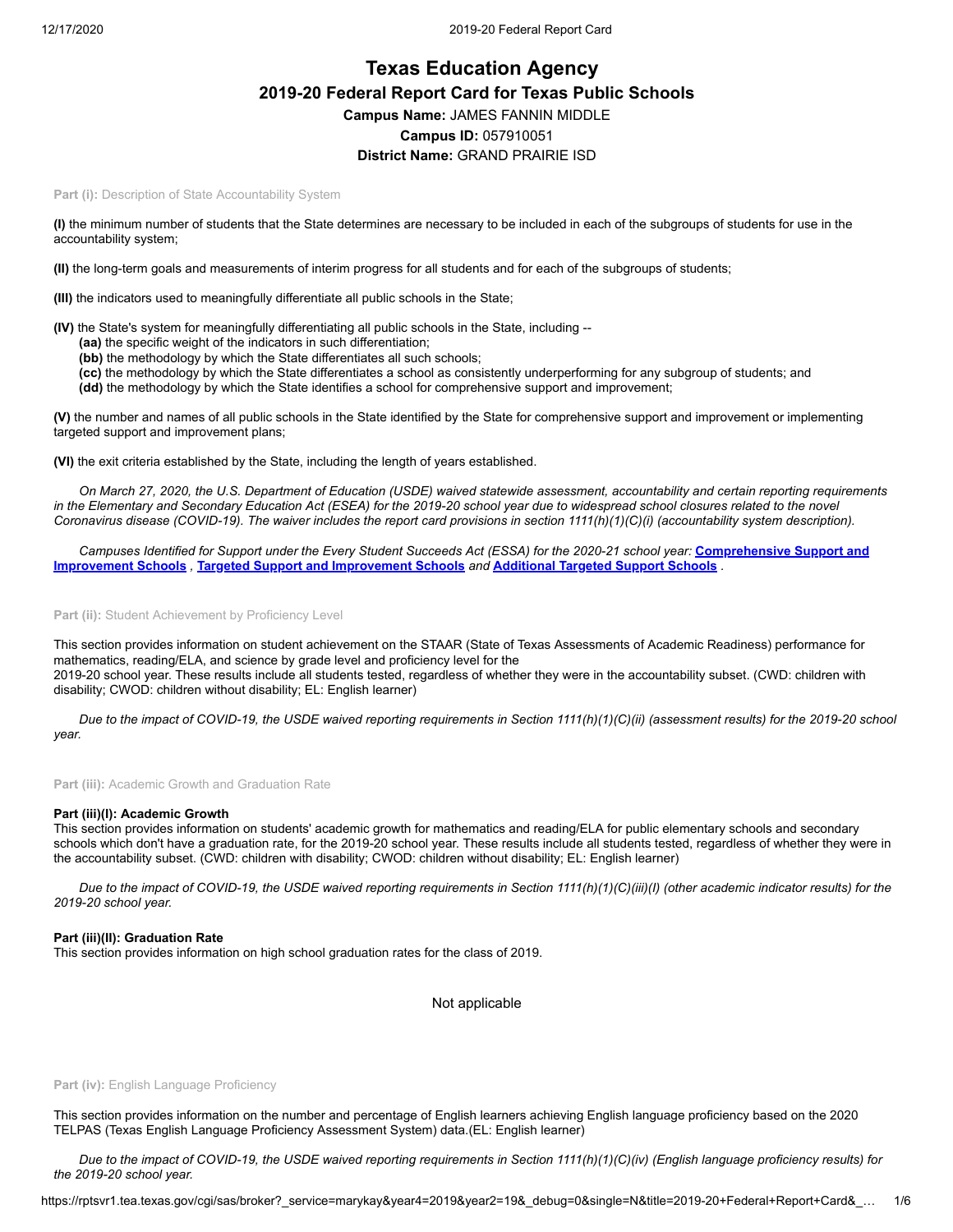## Part (v): School Quality or Student Success (SQSS)

This section provides information on the other indicator of school quality or student success, which is college, career and military readiness (CCMR) for high schools and average performance rate of the three STAAR performance levels of all students, regardless of whether they were in the accountability subset, for elementary and secondary schools without a graduation rate. (CWD: children with disability; EL: English learner)

*Due to the impact of COVID-19, the USDE waived reporting requirements in Section 1111(h)(1)(C)(v) (school quality or student success indicator results) for the 2019-20 school year for elementary schools and secondary schools without a graduation rate.*

## Part (vi): Goal Meeting Status

This section provides information on the progress of all students and each student group toward meeting the long-term goals or interim objectives on STAAR academic performance, federal graduation rate, and English learners' language proficiency. (CWD: children with disability; EL: English learner)

*Due to the impact of COVID-19, the USDE waived reporting requirements in Section 1111(h)(1)(C)(vi) (progress toward meeting long-term goals and measurements of interim progress) for the 2019-20 school year.*

#### **Part (vii):** STAAR Participation

This section provides the percentage of students assessed and not assessed on STAAR for mathematics, reading/ELA, and science. (CWD: children with disability; CWOD: children without disability; EL: English learner)

*Due to the impact of COVID-19, the USDE waived reporting requirements in Section 1111(h)(1)(C)(vii) (percentage of students assessed and not assessed) for the 2019-20 school year.*

## **Part (viii):** Civil Rights Data

Part (viii)(I) This section provides information from the 2017-18 Civil Right Data Collection (CRDC) surveys, submitted by school districts to the Office for Civil Rights on measures of school quality, climate, and safety, including counts of in-school suspensions, out-of-school suspensions, expulsions, school related arrests, referrals to law enforcement, chronic absenteeism (including both excused and unexcused absences), incidences of violence, including bullying and harassment. (EL: English learner)

|                                      |        |                          |                         |                     |                     |                         |       |                                   |                |                | <b>Students</b>                     |
|--------------------------------------|--------|--------------------------|-------------------------|---------------------|---------------------|-------------------------|-------|-----------------------------------|----------------|----------------|-------------------------------------|
|                                      |        |                          |                         |                     |                     | Indian or               |       |                                   | Two or         |                | <b>Students</b><br>with             |
|                                      |        | <b>Total</b><br>students | African                 |                     |                     | Alaska<br><b>Native</b> | Asian | <b>Pacific</b><br><b>Islander</b> | <b>More</b>    |                | <b>Disabilities</b><br>with         |
| <b>Students Without Disabilities</b> |        |                          | American Hispanic White |                     |                     |                         |       |                                   |                |                | Races EL Disabilities (Section 504) |
| In-School Suspensions                |        |                          |                         |                     |                     |                         |       |                                   |                |                |                                     |
|                                      | Male   | 57                       | 1                       | 51                  | 4                   | 0                       | 0     | 0                                 | 1              | 28             |                                     |
|                                      | Female | 32                       | 0                       | 29                  | 3                   | 0                       | 0     | 0                                 | 0              | 11             |                                     |
|                                      | Total  | 89                       | 1                       | 80                  | $\overline{7}$      | 0                       | 0     | 0                                 | 1              | 39             |                                     |
| Out-of-School Suspensions            |        |                          |                         |                     |                     |                         |       |                                   |                |                |                                     |
|                                      | Male   | 5                        | 0                       | $\overline{c}$      | 1                   | 0                       | 0     | 0                                 | 2              | $\mathbf{1}$   |                                     |
|                                      | Female | 4                        | 0                       | 4                   | $\pmb{0}$           | 0                       | 0     | 0                                 | 0              | $\overline{2}$ |                                     |
|                                      | Total  | 9                        | 0                       | 6                   | $\mathbf{1}$        | 0                       | 0     | 0                                 | $\overline{c}$ | 3              |                                     |
| Expulsions                           |        |                          |                         |                     |                     |                         |       |                                   |                |                |                                     |
| With                                 | Male   | 1                        | 0                       | 0                   | $\mathbf{1}$        | 0                       | 0     | 0                                 | 0              | $\mathbf 0$    |                                     |
| Educational                          |        |                          |                         |                     |                     |                         |       |                                   |                |                |                                     |
| Services                             |        |                          |                         |                     |                     |                         |       |                                   |                |                |                                     |
|                                      | Female | 0                        | 0                       | 0                   | 0                   | 0                       | 0     | 0                                 | 0              | 0              |                                     |
|                                      | Total  | 1                        | 0                       | 0                   | $\mathbf{1}$        | 0                       | 0     | 0                                 | 0              | 0              |                                     |
| Without                              | Male   | 0                        | 0                       | 0                   | $\mathbf 0$         | 0                       | 0     | 0                                 | 0              | $\mathbf 0$    |                                     |
| Educational                          |        |                          |                         |                     |                     |                         |       |                                   |                |                |                                     |
| Services                             |        |                          |                         |                     |                     |                         |       |                                   |                |                |                                     |
|                                      | Female | 0                        | 0                       | 0                   | 0                   | 0                       | 0     | 0                                 | 0              | $\mathbf 0$    |                                     |
|                                      | Total  | 0                        | 0                       | 0                   | 0                   | 0                       | 0     | 0                                 | 0              | $\mathbf 0$    |                                     |
| <b>Under Zero</b>                    | Male   | $\Omega$                 | $\Omega$                | $\Omega$            | $\mathbf 0$         | 0                       | 0     | 0                                 | $\Omega$       | $\mathbf 0$    |                                     |
| Tolerance                            |        |                          |                         |                     |                     |                         |       |                                   |                |                |                                     |
| Policies                             |        |                          |                         |                     |                     |                         |       |                                   |                |                |                                     |
|                                      | Female | 0                        | 0                       | 0                   | 0                   | 0                       | 0     | 0                                 | 0              | 0              |                                     |
|                                      | Total  | 0                        | 0                       | $\Omega$            | $\mathbf 0$         | 0                       | 0     | 0                                 | 0              | $\mathbf 0$    |                                     |
| <b>School-Related Arrests</b>        |        |                          |                         |                     |                     |                         |       |                                   |                |                |                                     |
|                                      | Male   | 3                        | 0                       | 2                   | 1                   | 0                       | 0     | 0                                 | 0              | 1              |                                     |
|                                      | Female | 0                        | 0                       | 0                   | 0<br>$\overline{1}$ | 0                       | 0     | 0                                 | 0              | 0              |                                     |
|                                      | Total  | 3                        | $\mathbf{0}$            | $\overline{2}$      |                     | 0                       | 0     | 0                                 | 0              | 1              |                                     |
| Referrals to Law Enforcement         |        |                          |                         |                     |                     |                         |       |                                   |                |                |                                     |
|                                      | Male   | 3                        | 0                       | 2                   | 1                   | 0                       | 0     | 0                                 | 0              | 1              |                                     |
|                                      | Female | 0                        | 0<br>$\mathbf{0}$       | 0<br>$\overline{2}$ | 0<br>1              | 0<br>0                  | 0     | 0                                 | 0              | 0<br>1         |                                     |
|                                      | Total  | 3                        |                         |                     |                     |                         | 0     | 0                                 | 0              |                |                                     |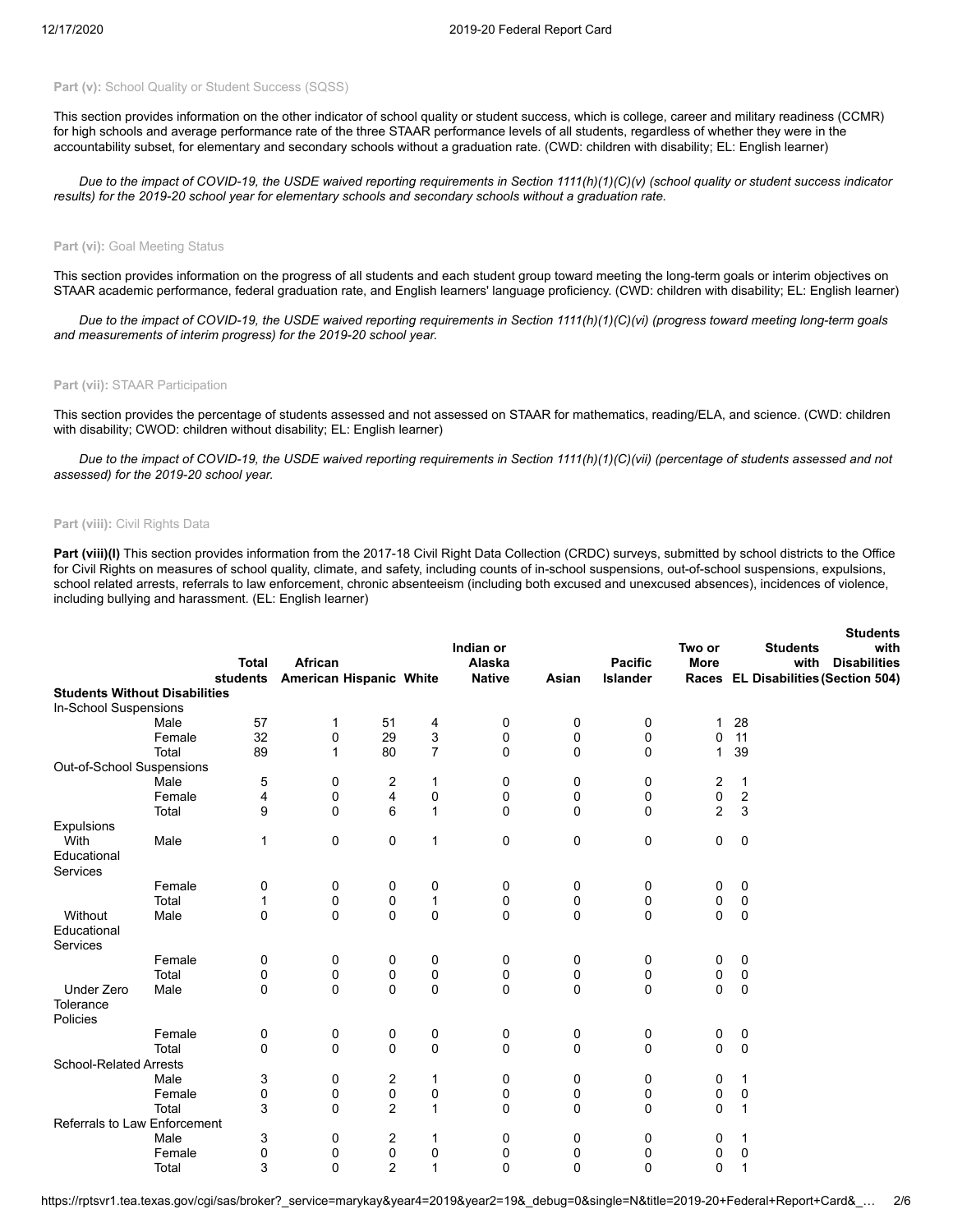## 12/17/2020 2019-20 Federal Report Card

|                                                                                                   |                | <b>Total</b><br>students | African<br><b>American Hispanic White</b> |                |                  | Indian or<br>Alaska<br><b>Native</b> | Asian       | <b>Pacific</b><br>Islander | Two or<br><b>More</b> |                | <b>Students</b><br><b>Students</b><br>with<br>with<br><b>Disabilities</b><br>Races EL Disabilities (Section 504) |
|---------------------------------------------------------------------------------------------------|----------------|--------------------------|-------------------------------------------|----------------|------------------|--------------------------------------|-------------|----------------------------|-----------------------|----------------|------------------------------------------------------------------------------------------------------------------|
| <b>Students With Disabilities</b>                                                                 |                |                          |                                           |                |                  |                                      |             |                            |                       |                |                                                                                                                  |
| In-School Suspensions                                                                             |                |                          |                                           |                |                  |                                      |             |                            |                       |                |                                                                                                                  |
|                                                                                                   | Male           | 15                       | 0                                         | 12             | 2                | 0                                    | 0           | 0                          | $\mathbf{1}$          | $\overline{7}$ | $\mathbf 5$                                                                                                      |
|                                                                                                   | Female         | $\overline{2}$           | 0                                         | $\overline{2}$ | 0                | 0                                    | 0           | 0                          | 0                     | 4              | 6                                                                                                                |
|                                                                                                   | Total          | 17                       | 0                                         | 14             | 2                | 0                                    | 0           | 0                          | $\mathbf{1}$          | 11             | 11                                                                                                               |
| Out-of-School Suspensions                                                                         | Male           | 3                        | 0                                         |                |                  | 0                                    | 0           | $\mathbf 0$                | 1                     | $\mathbf{1}$   |                                                                                                                  |
|                                                                                                   | Female         | 0                        | 0                                         | 1<br>0         | $\mathbf 1$<br>0 | 0                                    | 0           | 0                          | 0                     | 0              | 0<br>1                                                                                                           |
|                                                                                                   | Total          | 3                        | 0                                         | $\mathbf 1$    | $\mathbf{1}$     | 0                                    | 0           | $\mathbf 0$                | 1                     | $\mathbf{1}$   | 1                                                                                                                |
| Expulsions                                                                                        |                |                          |                                           |                |                  |                                      |             |                            |                       |                |                                                                                                                  |
| With                                                                                              | Male           | 0                        | 0                                         | 0              | 0                | 0                                    | 0           | $\mathbf 0$                | 0                     | 0              | 0                                                                                                                |
| Educational<br>Services                                                                           |                |                          |                                           |                |                  |                                      |             |                            |                       |                |                                                                                                                  |
|                                                                                                   | Female         | 0                        | 0                                         | 0              | 0                | 0                                    | 0           | 0                          | 0                     | 0              | 0                                                                                                                |
|                                                                                                   | Total          | 0                        | 0                                         | 0              | 0                | 0                                    | 0           | 0                          | 0                     | $\pmb{0}$      | $\pmb{0}$                                                                                                        |
| Without<br>Educational                                                                            | Male           | 0                        | 0                                         | 0              | 0                | 0                                    | 0           | $\mathbf 0$                | 0                     | 0              | 0                                                                                                                |
| Services                                                                                          | Female         | 0                        | 0                                         | 0              | 0                | 0                                    | 0           | 0                          | 0                     | 0              | 0                                                                                                                |
|                                                                                                   | Total          | 0                        | 0                                         | 0              | 0                | $\mathbf 0$                          | 0           | 0                          | 0                     | $\mathbf 0$    | $\pmb{0}$                                                                                                        |
| <b>Under Zero</b>                                                                                 | Male           | 0                        | 0                                         | 0              | 0                | 0                                    | 0           | $\mathbf 0$                | 0                     | 0              | 0                                                                                                                |
| Tolerance<br>Policies                                                                             |                |                          |                                           |                |                  |                                      |             |                            |                       |                |                                                                                                                  |
|                                                                                                   | Female         | 0                        | 0                                         | 0              | 0                | 0                                    | 0           | 0                          | 0                     | 0              | 0                                                                                                                |
|                                                                                                   | Total          | 0                        | 0                                         | 0              | 0                | 0                                    | 0           | $\mathbf 0$                | 0                     | $\mathbf 0$    | 0                                                                                                                |
| <b>School-Related Arrests</b>                                                                     |                |                          |                                           |                |                  |                                      |             |                            |                       |                |                                                                                                                  |
|                                                                                                   | Male<br>Female | 2<br>0                   | 0<br>0                                    | 2<br>0         | 0<br>0           | 0<br>0                               | 0<br>0      | 0<br>0                     | 0<br>0                | 0<br>0         | 0<br>$\pmb{0}$                                                                                                   |
|                                                                                                   | Total          | $\overline{2}$           | $\Omega$                                  | $\overline{2}$ | $\mathbf 0$      | $\mathbf 0$                          | 0           | $\mathbf 0$                | 0                     | 0              | 0                                                                                                                |
| Referrals to Law Enforcement                                                                      |                |                          |                                           |                |                  |                                      |             |                            |                       |                |                                                                                                                  |
|                                                                                                   | Male           | $\overline{2}$           | 0                                         | 2              | 0                | 0                                    | 0           | 0                          | 0                     | 0              | 0                                                                                                                |
|                                                                                                   | Female         | 0                        | 0                                         | 0              | 0                | 0                                    | 0           | 0                          | 0                     | 0              | 0                                                                                                                |
|                                                                                                   | Total          | $\overline{2}$           | 0                                         | $\overline{2}$ | 0                | 0                                    | $\mathbf 0$ | $\mathbf 0$                | 0                     | 0              | 0                                                                                                                |
| <b>All Students</b>                                                                               |                |                          |                                           |                |                  |                                      |             |                            |                       |                |                                                                                                                  |
| <b>Chronic Absenteeism</b>                                                                        | Male           | 34                       | $\overline{c}$                            | 27             | 4                | -8                                   | -8          | -8                         | 1                     | 16             | -8<br>6                                                                                                          |
|                                                                                                   | Female         | 37                       | -8                                        | 32             | 4                | $\mathbf{1}$                         | -8          | $-8$                       | -8                    | 19             | $-8$<br>$\mathbf 5$                                                                                              |
|                                                                                                   | Total          | 71                       | $\overline{2}$                            | 59             | 8                | $\mathbf{1}$                         | -8          | $-8$                       | $\mathbf{1}$          | 35             | $-8$<br>11                                                                                                       |
|                                                                                                   |                |                          |                                           |                |                  |                                      |             |                            |                       |                |                                                                                                                  |
|                                                                                                   |                |                          |                                           |                |                  |                                      |             |                            |                       |                | <b>Total</b>                                                                                                     |
| Incidents of Violence                                                                             |                |                          |                                           |                |                  |                                      |             |                            |                       |                |                                                                                                                  |
| Incidents of rape or attempted rape                                                               |                |                          |                                           |                |                  |                                      |             |                            |                       |                | 0                                                                                                                |
| Incidents of sexual assault (other than rape)<br>Incidents of robbery with a weapon               |                |                          |                                           |                |                  |                                      |             |                            |                       |                | 0<br>0                                                                                                           |
| Incidents of robbery with a firearm or explosive device                                           |                |                          |                                           |                |                  |                                      |             |                            |                       |                | 0                                                                                                                |
| Incidents of robbery without a weapon                                                             |                |                          |                                           |                |                  |                                      |             |                            |                       |                | 0                                                                                                                |
| Incidents of physical attack or fight with a weapon                                               |                |                          |                                           |                |                  |                                      |             |                            |                       |                | 0                                                                                                                |
| Incidents of physical attack or fight with a firearm or explosive device                          |                |                          |                                           |                |                  |                                      |             |                            |                       |                | 0                                                                                                                |
| Incidents of physical attack or fight without a weapon                                            |                |                          |                                           |                |                  |                                      |             |                            |                       |                | 7                                                                                                                |
| Incidents of threats of physical attack with a weapon                                             |                |                          |                                           |                |                  |                                      |             |                            |                       |                | 0                                                                                                                |
| Incidents of threats of physical attack with a firearm or explosive device                        |                |                          |                                           |                |                  |                                      |             |                            |                       |                | 0                                                                                                                |
| Incidents of threats of physical attack without a weapon                                          |                |                          |                                           |                |                  |                                      |             |                            |                       |                | 4                                                                                                                |
| Incidents of possession of a firearm or explosive device<br>Allegations of Harassment or bullying |                |                          |                                           |                |                  |                                      |             |                            |                       |                | 0                                                                                                                |
| On the basis of sex                                                                               |                |                          |                                           |                |                  |                                      |             |                            |                       |                | 1                                                                                                                |
| On the basis of race                                                                              |                |                          |                                           |                |                  |                                      |             |                            |                       |                | 0                                                                                                                |
| On the basis of disability                                                                        |                |                          |                                           |                |                  |                                      |             |                            |                       |                | 0                                                                                                                |
| On the basis of sexual orientation                                                                |                |                          |                                           |                |                  |                                      |             |                            |                       |                | 0                                                                                                                |
| On the basis of religion                                                                          |                |                          |                                           |                |                  |                                      |             |                            |                       |                | 0                                                                                                                |

Part (viii)(II) This section provides information from the 2017-18 Civil Right Data Collection (CRDC) surveys, submitted by school districts to the Office for Civil Rights, on the number of students enrolled in preschool programs and accelerated coursework to earn postsecondary credit while still in high school.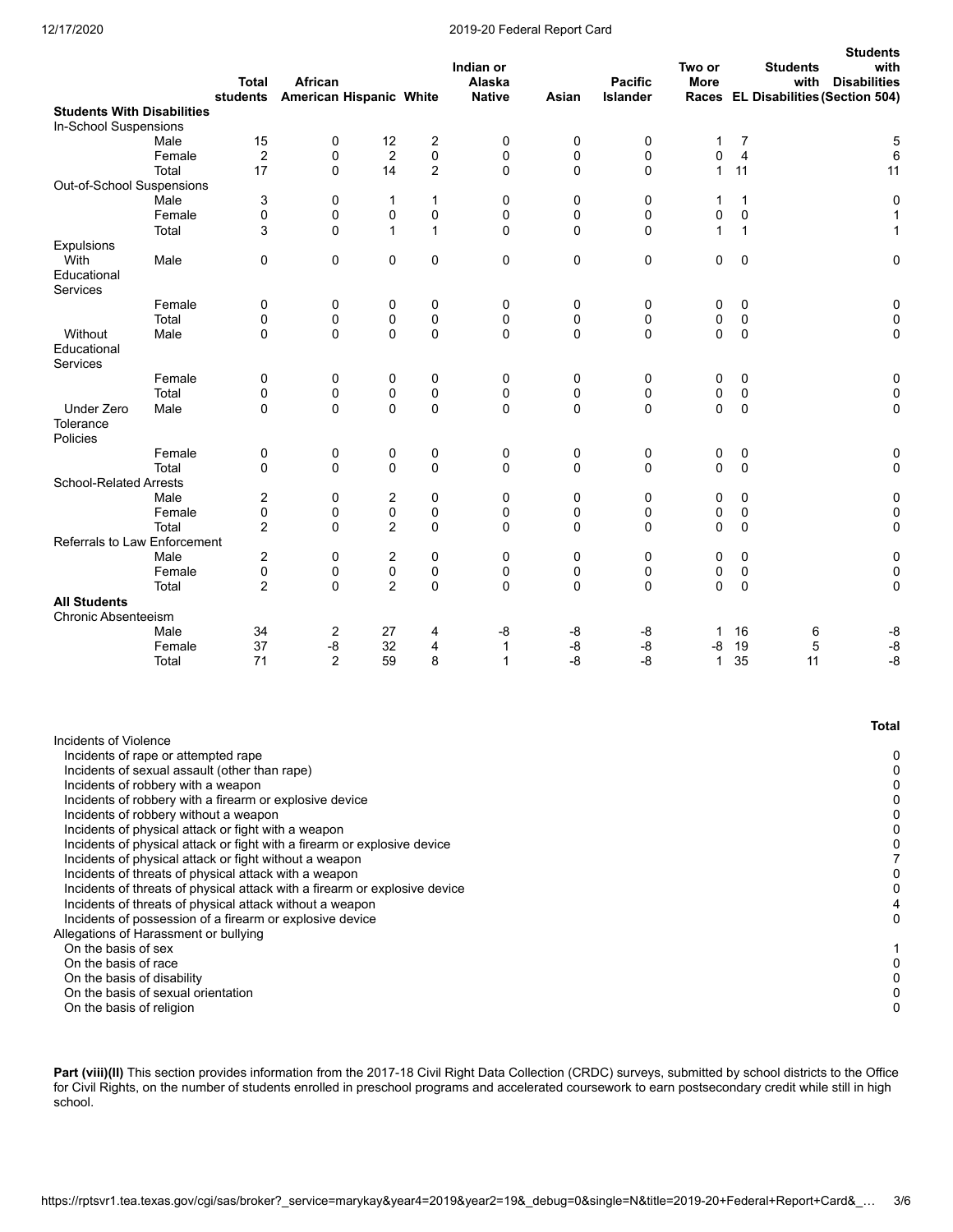#### 12/17/2020 2019-20 Federal Report Card

|                               |        | <b>Total</b> | <b>African</b> |                 |              | Indian or<br>Alaska |       | <b>Pacific</b>  | Two or<br><b>More</b> |      | <b>Students</b><br>with |
|-------------------------------|--------|--------------|----------------|-----------------|--------------|---------------------|-------|-----------------|-----------------------|------|-------------------------|
|                               |        | students     | American       | <b>Hispanic</b> | <b>White</b> | <b>Native</b>       | Asian | <b>Islander</b> | <b>Races</b>          | EL   | <b>Disabilities</b>     |
| Preschool Programs            |        |              |                |                 |              |                     |       |                 |                       |      |                         |
|                               | Male   | -9           | -9             | -9              | -9           | -9                  | -9    | -9              | -9                    | $-9$ | -9                      |
|                               | Female | -9           | -9             | -9              | -9           | $-9$                | -9    | -9              | -9                    | $-9$ | -9                      |
|                               | Total  | -9           | -9             | -9              | $-9$         | $-9$                | -9    | -9              | -9                    | $-9$ | -9                      |
| <b>Accelerated Coursework</b> |        |              |                |                 |              |                     |       |                 |                       |      |                         |
| Advanced                      | Male   | -9           | -9             | -9              | $-9$         | $-9$                | -9    | -9              | -9                    | $-9$ | -9                      |
| Placement                     |        |              |                |                 |              |                     |       |                 |                       |      |                         |
| Courses                       |        |              |                |                 |              |                     |       |                 |                       |      |                         |
|                               | Female | -9           | -9             | -9              | -9           | -9                  | -9    | -9              | -9                    | -9   | -9                      |
|                               | Total  | -9           | -9             | -9              | $-9$         | -9                  | -9    | -9              | -9                    | $-9$ | -9                      |
| International                 | Male   | $-9$         | -9             | -9              | -9           | $-9$                | -9    | -9              | $-9$                  | $-9$ | -9                      |
| <b>Baccalaureate</b>          |        |              |                |                 |              |                     |       |                 |                       |      |                         |
| Courses                       |        |              |                |                 |              |                     |       |                 |                       |      |                         |
|                               | Female | -9           | -9             | -9              | -9           | -9                  | -9    | -9              | -9                    | -9   | -9                      |
|                               | Total  | -9           | -9             | -9              | -9           | -9                  | -9    | -9              | -9                    | $-9$ | -9                      |
| Dual                          | Male   | -9           | -9             | -9              | -9           | -9                  | -9    | -9              | -9                    | $-9$ | $-9$                    |
| Enrollment/Dual               |        |              |                |                 |              |                     |       |                 |                       |      |                         |
| Credit                        |        |              |                |                 |              |                     |       |                 |                       |      |                         |
| Programs                      |        |              |                |                 |              |                     |       |                 |                       |      |                         |
|                               | Female | -9           | -9             | -9              | -9           | -9                  | -9    | -9              | -9                    | -9   | -9                      |
|                               | Total  | -9           | -9             | -9              | -9           | -9                  | -9    | -9              | $-9$                  | $-9$ | -9                      |

'-' Indicates there are no data available in the group.

'-3' Indicates skip logic failure.<br>'-8' Indicates EDFacts missing

Indicates EDFacts missing data.

'-9' Indicates not applicable / skipped.

'-11' Indicates suppressed data.

Blank cell indicates the student group is not applicable to this report.

# Part (ix): Teacher Quality Data

This section provides information on the professional qualifications of teachers, including information disaggregated by high- and low-poverty schools on the number and percentage of (I) inexperienced teacher, principals, and other school leaders; (II) teachers teaching with emergency or provisional credentials; and (III) teachers who are not teaching in the subject or field for which the teacher is certified or licensed.

#### **High Poverty**

|                                                                                                        | All School   |                  |  |
|--------------------------------------------------------------------------------------------------------|--------------|------------------|--|
| Inexperienced Teachers, Principals, and Other School Leaders                                           | Number<br>73 | Percent<br>15.5% |  |
| Teachers Teaching with Emergency or Provisional Credentials                                            | 4.0          | $9.1\%$          |  |
| Teacher Who Are Not Teaching in the Subject or Field for Which<br>the Teacher is Certified or Licensed | 5.4          | $12.2\%$         |  |

'-' Indicates there are no data available in the group. Blank cell indicates data are not applicable to this report.

#### Part (x): Per-Pupil Expenditure

This section provides information on the per-pupil expenditures of federal, state, and local funds, including actual personnel expenditures and actual non-personnel expenditures, disaggregated by source of funds, for each school district and campus for the 2019-20 fiscal year.

*To be updated by June 30th, 2021.*

#### **Part (xi):** STAAR Alternate 2 Participation

This section provides information on the number and percentage of students with the most significant cognitive disabilities who take STAAR Alternate 2, by grade and subject for the 2019-20 school year.

*Due to the impact of COVID-19, the USDE waived reporting requirements in Section 1111(h)(1)(C)(xi) (number and percentage of students with the most significant cognitive disabilities taking an alternate assessment) for the 2019-20 school year.*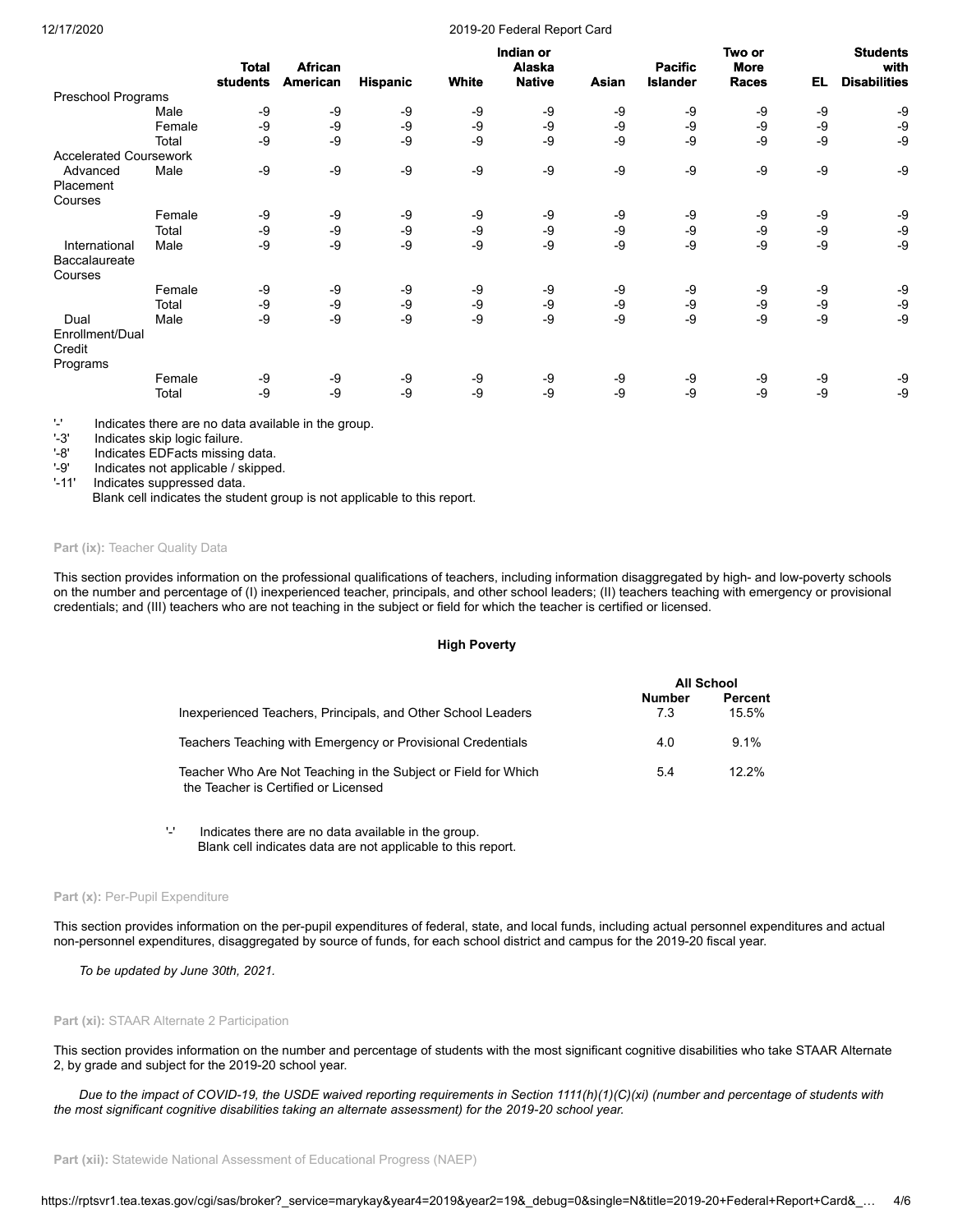This section provides results on the state academic assessments in reading and mathematics in grades 4 and 8 of the 2019 National Assessment of Educational Progress, compared to the national average of such results.

## **State Level: 2019 Percentages at NAEP Achievement Levels**

|         |                    |                                   |              |                |         |                     |               | % At or Above     |                |                  |
|---------|--------------------|-----------------------------------|--------------|----------------|---------|---------------------|---------------|-------------------|----------------|------------------|
|         |                    |                                   |              | % Below Basic  |         | % At or Above Basic |               | <b>Proficient</b> |                | % At Advanced    |
| Grade   | <b>Subject</b>     | <b>Student Group</b>              | TX           | US             | ТX      | US                  | TX            | US                | TX             | US               |
| Grade 4 | Reading            | Overall                           | 39           | 34             | 61      | 66                  | 30            | 35                | 7              | 9                |
|         |                    | Black                             | 52           | 52             | 48      | 48                  | 16            | 18                | $\overline{2}$ | 3                |
|         |                    | Hispanic                          | 48           | 45             | 52      | 55                  | 21            | 23                | 3              | 4                |
|         |                    | White                             | 22           | 23             | 78      | 77                  | 48            | 45                | 12             | 12               |
|         |                    | American Indian                   | $\star$      | 50             | $\star$ | 50                  | $\star$       | 19                | $\star$        | 3                |
|         |                    | Asian                             | 11           | 18             | 89      | 82                  | 65            | 57                | 25             | 22               |
|         |                    | Pacific Islander                  | $\star$      | 42             | $\star$ | 58                  | $\star$       | 25                | $\star$        | $\overline{4}$   |
|         |                    | Two or More Races                 | 26           | 28             | 74      | 72                  | 38            | 40                | 6              | 11               |
|         |                    | Econ Disadv                       | 50           | 47             | 50      | 53                  | 19            | 21                | 3              | 3                |
|         |                    | <b>Students with Disabilities</b> | 79           | 73             | 21      | 27                  | 8             | 10                | 1              | 2                |
|         |                    | English Language Learners         | 61           | 65             | 39      | 35                  | 12            | 10                | 2              | $\mathbf{1}$     |
|         | <b>Mathematics</b> | Overall                           | 16           | 19             | 84      | 81                  | 44            | 41                | 9              | 9                |
|         |                    | Black                             | 24           | 35             | 76      | 65                  | 32            | 20                | 3              | $\boldsymbol{2}$ |
|         |                    | Hispanic                          | 19           | 27             | 81      | 73                  | 35            | 28                | 4              | 3                |
|         |                    | White                             | 8<br>$\star$ | 11             | 92      | 89                  | 59            | 52                | 16             | 12               |
|         |                    | American Indian                   |              | 33             | $\star$ | 67                  | $\star$       | 24                | $\star$        | 4                |
|         |                    | Asian                             | 4<br>$\star$ | $\overline{7}$ | 96      | 93                  | 82<br>$\star$ | 69                | 45<br>$\star$  | 28               |
|         |                    | Pacific Islander                  |              | 36             | $\star$ | 64                  |               | 28                |                | 6                |
|         |                    | Two or More Races                 | 9            | 16             | 91      | 84                  | 51            | 44                | 9              | 10               |
|         |                    | Econ Disadv                       | 21           | 29             | 79      | 71                  | 32            | 26                | 3              | 3                |
|         |                    | <b>Students with Disabilities</b> | 55           | 54             | 45      | 46                  | 13            | 14                | $\mathbf{1}$   | $\overline{2}$   |
|         |                    | English Language Learners         | 24           | 41             | 76      | 59                  | 29            | 16                | $\overline{2}$ | 1                |
| Grade 8 | Reading            | Overall                           | 33           | 27             | 67      | 73                  | 25            | 34                | $\overline{2}$ | 4                |
|         |                    | <b>Black</b>                      | 53           | 46             | 47      | 54                  | 41            | 15                | n/a            | $\mathbf{1}$     |
|         |                    | Hispanic                          | 38           | 37             | 62      | 63                  | 19            | 22                | 1              | 2                |
|         |                    | White                             | 20           | 18             | 80      | 82                  | 35            | 42                | 3              | 5                |
|         |                    | American Indian                   | $\star$      | 41             | $\star$ | 59                  | $\star$       | 19                | $\star$        | $\mathbf{1}$     |
|         |                    | Asian                             | 8            | 13             | 92      | 87                  | 59            | 57                | 11             | 13               |
|         |                    | Pacific Islander                  | $\star$      | 37             | $\star$ | 63                  | $\star$       | 25                | $\star$        | $\boldsymbol{2}$ |
|         |                    | Two or More Races                 | 26           | 24             | 74      | 76                  | 25            | 37                | 1              | 5                |
|         |                    | Econ Disadv                       | 43           | 40             | 57      | 60                  | 15            | 20                | n/a            | $\mathbf{1}$     |
|         |                    | <b>Students with Disabilities</b> | 81           | 68             | 19      | 32                  | 3             | 7                 | n/a            | n/a              |
|         |                    | English Language Learners         | 66           | 72             | 34      | 28                  | 4             | 4                 | n/a            | n/a              |
|         | Mathematics        | Overall                           | 32           | 31             | 68      | 69                  | 30            | 34                | 7              | 10               |
|         |                    | <b>Black</b>                      | 48           | 53             | 52      | 47                  | 16            | 14                | $\overline{c}$ | 2                |
|         |                    | Hispanic                          | 37           | 43             | 63      | 57                  | 21            | 20                | 3              | 4                |
|         |                    | White                             | 20           | 20             | 80      | 80                  | 44            | 44                | 13             | 13               |
|         |                    | American Indian                   | $\star$      | 49             | $\star$ | 51                  | $\star$       | 15                | $\star$        | 3                |
|         |                    | Asian                             | 10           | 12             | 90      | 88                  | 71            | 64                | 36<br>$\star$  | 33               |
|         |                    | Pacific Islander                  | $\star$      | 45             | $\star$ | 55                  | $\star$       | 21                |                | $\overline{4}$   |
|         |                    | Two or More Races                 | 25           | 27             | 75      | 73                  | 41            | 38                | 11             | 12               |
|         |                    | Econ Disadv                       | 41           | 46             | 59      | 54                  | 19            | 18                | $\overline{c}$ | 3                |
|         |                    | <b>Students with Disabilities</b> | 73           | 73             | 27      | 27                  | 5             | 6                 | 1              | $\overline{2}$   |
|         |                    | English Language Learners         | 60           | 72             | 40      | 28                  | 8             | 5                 | 1              | 1                |

## **State Level: 2019 NAEP Participation Rates for Students with Disabilities and Limited English Proficient Students**

| Grade   | <b>Subject</b>     | <b>Student Group</b>              | Rate |
|---------|--------------------|-----------------------------------|------|
| Grade 4 | Reading            | <b>Students with Disabilities</b> | 77%  |
|         |                    | <b>English Learners</b>           | 94%  |
|         | <b>Mathematics</b> | <b>Students with Disabilities</b> | 79%  |
|         |                    | <b>English Learners</b>           | 97%  |
| Grade 8 | Reading            | <b>Students with Disabilities</b> | 83%  |
|         |                    | English Learners                  | 96%  |
|         | <b>Mathematics</b> | <b>Students with Disabilities</b> | 88%  |
|         |                    | <b>English Learners</b>           | 97%  |

'\*' Indicates reporting standards not met.

'n/a' Indicates data reporting is not applicable for this group.